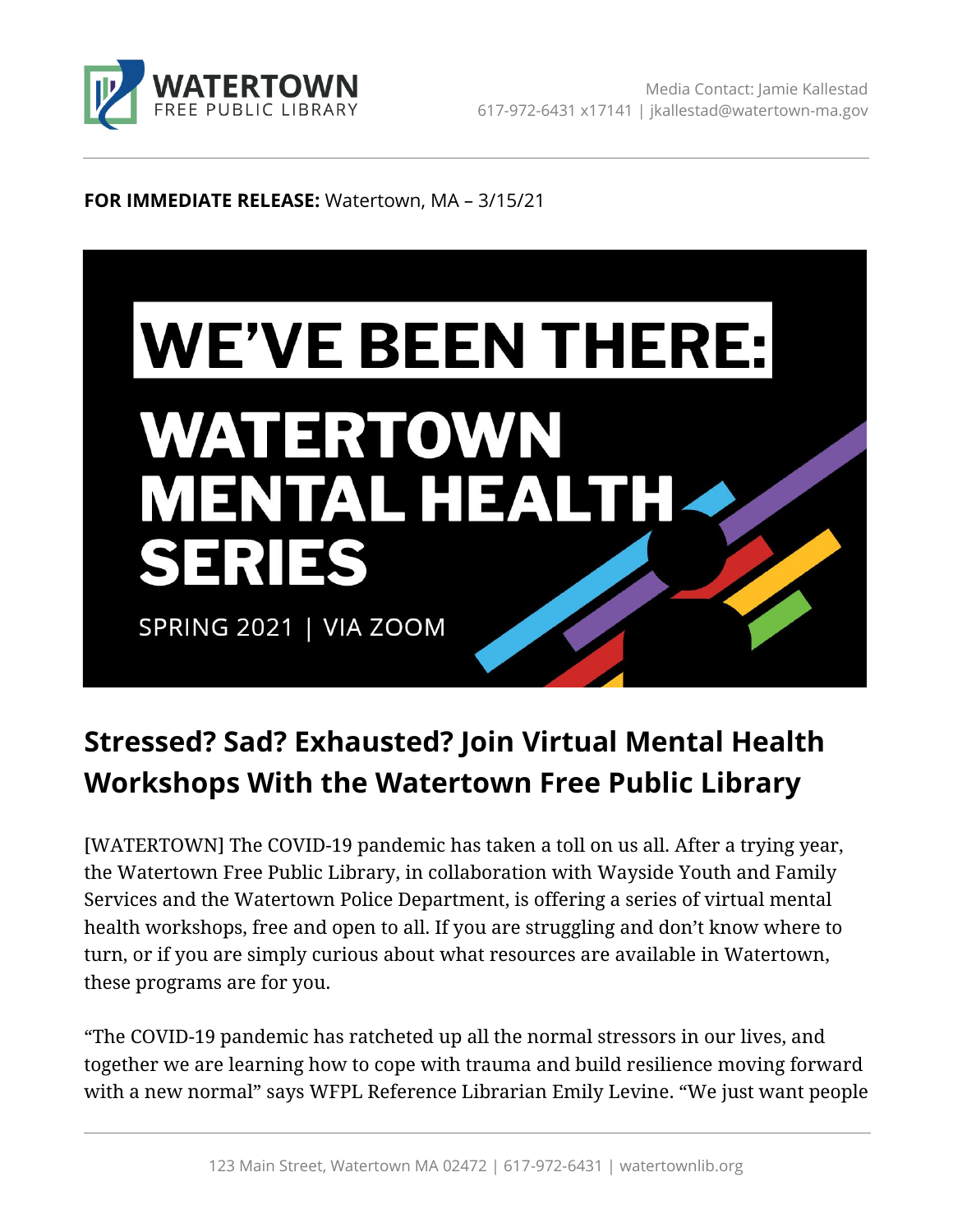

to know that they are not alone, and that free mental health support is available in our community."

WFPL, Wayside, and the Police Department will co-host five workshops this spring. Programs are made possible with support of the Watertown Community Foundation.

### **Coping with Grief**

Thursday, 3/25 | 6:30 PM | via Zoom Join local therapist Liz Brenner for an hour long session to discuss grief. She will talk about what grief is, how it manifests, and coping strategies.

## **Question, Persuade, Refer Training: A Suicide Awareness and Prevention Workshop**

Wednesday, 4/7 | 6:30 PM | via Zoom

The QPR mission is to reduce suicidal behaviors and save lives by providing innovative, practical and proven suicide prevention training. Space is limited, please sign up early.

### **Family Strategies: Stress, Isolation, Coping, and More**

Thursday, 4/22 | 6:30 PM | via Zoom

Join local therapist Liz Brenner for an hour-long session to help parents discuss what is challenging in the current parenting environment, and provide resources for current family stressors.

### **Mental Health First Aid Training:** *for adults interfacing with adults*

Saturday,  $5/8$  | 9 AM – 5 PM with break | via Zoom

Mental Health First Aid teaches you how to identify, understand, and respond to signs of mental illnesses and substance use disorders. This training will give you the skills you need to reach out and provide initial help and support to someone who may be developing a mental health or substance use problem or experiencing a crisis.

# **Mental Health First Aid Training:** *for adults interfacing with youth*

Saturday,  $5/22$  | 9 AM – 3 PM with break | via Zoom

Register for workshops on the Library's website: [watertownlib.org/mentalhealth](https://www.watertownlib.org/mentalhealth)